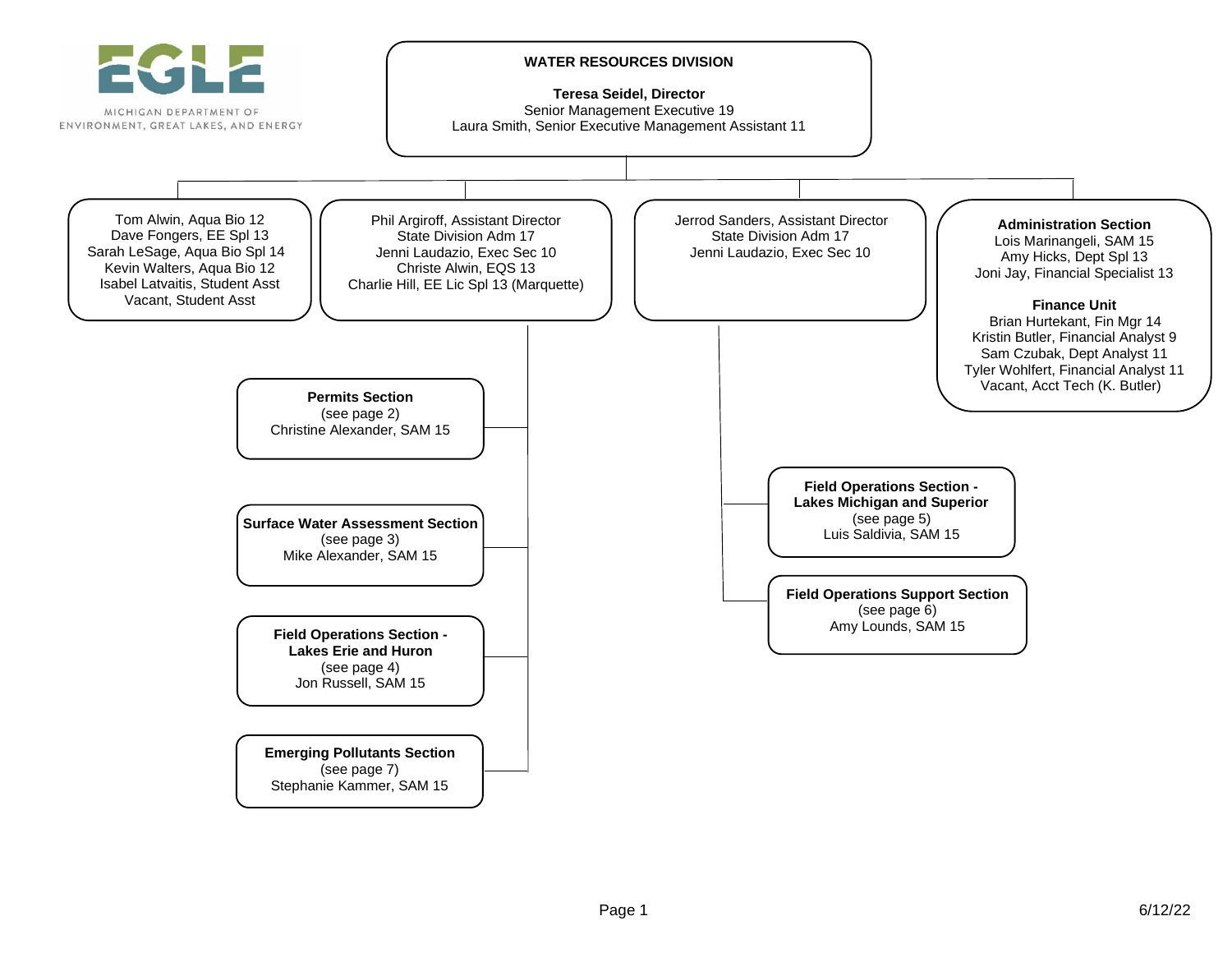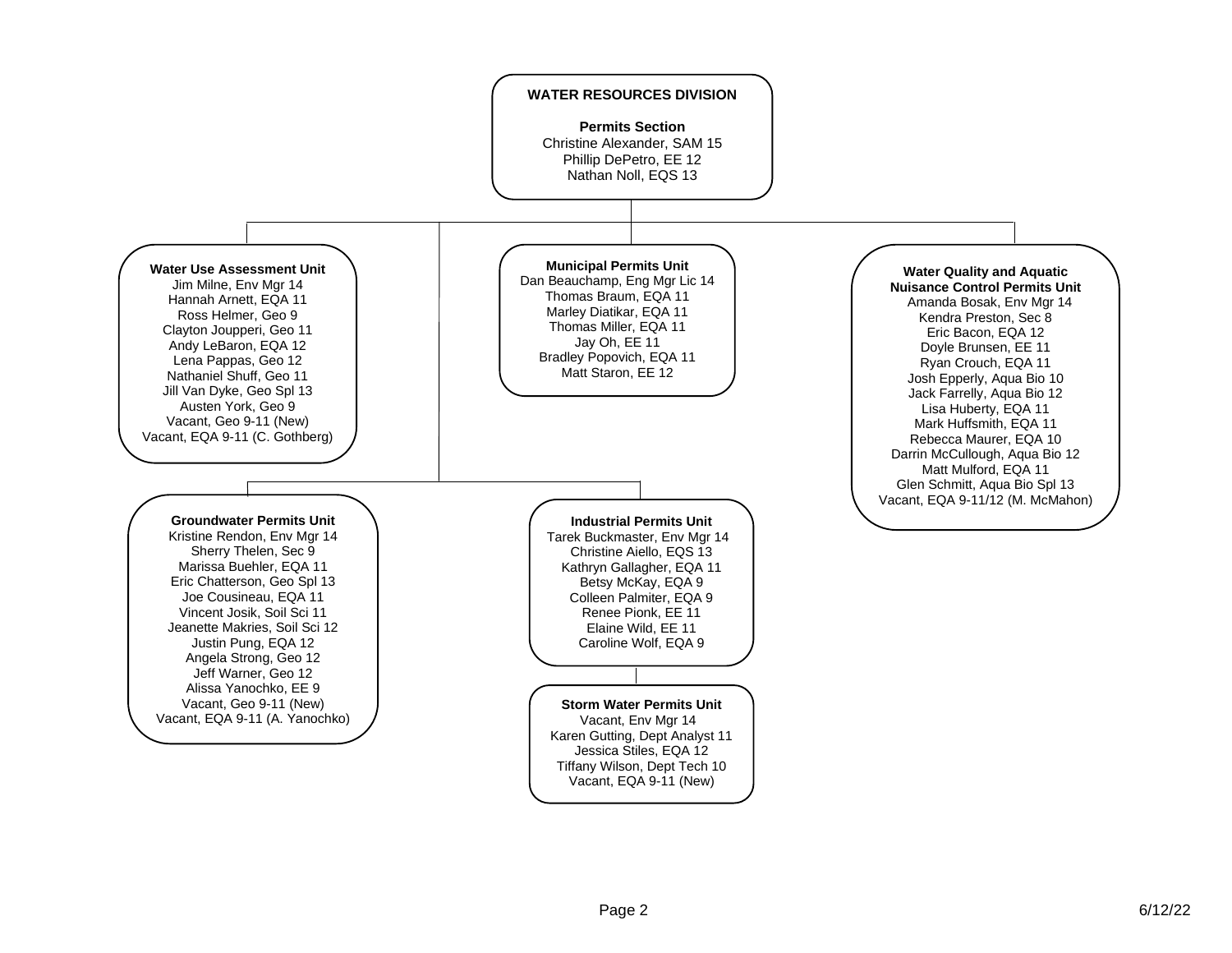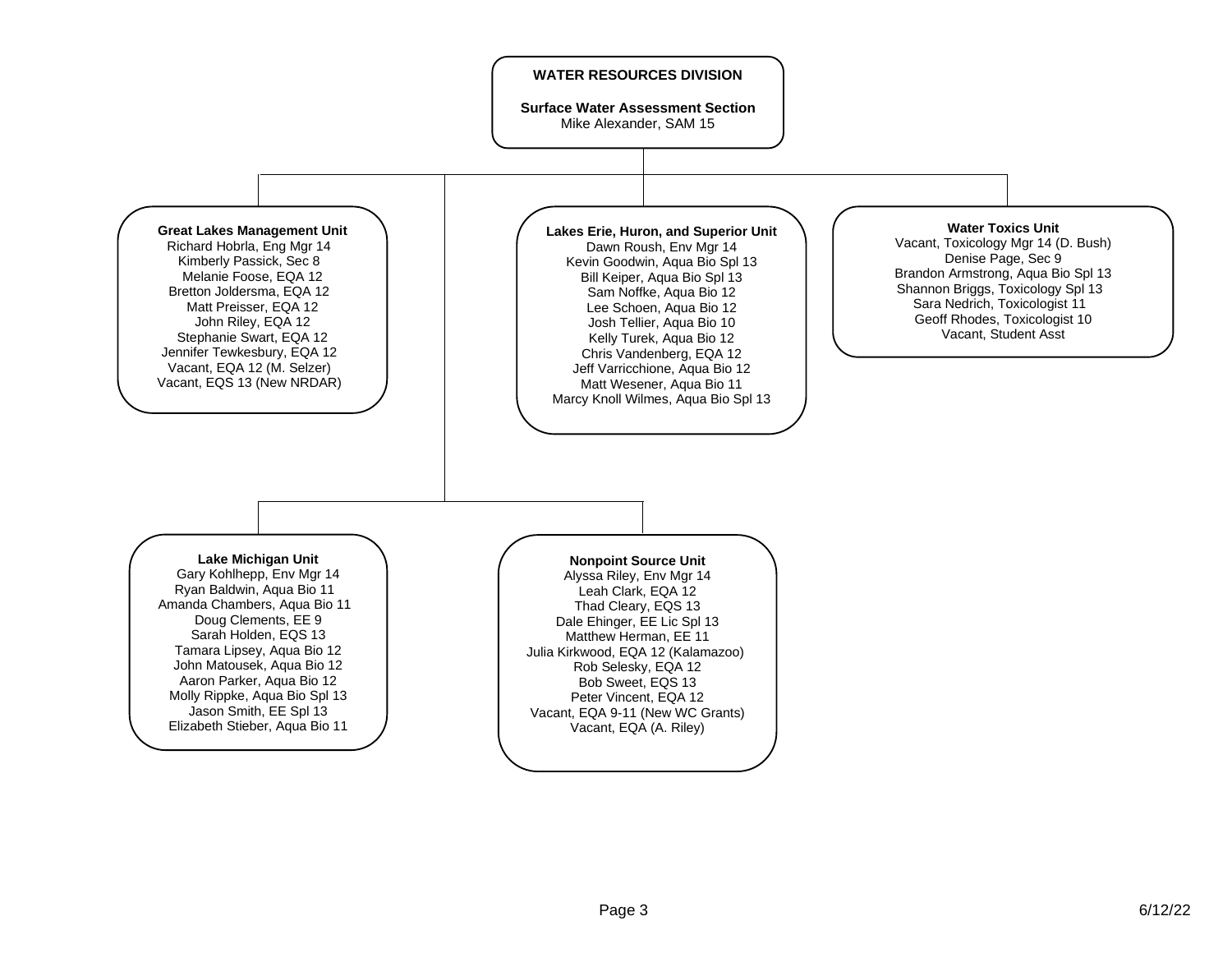## **WATER RESOURCES DIVISION**

**Field Operations Section – Lakes Erie and Huron** Jon Russell, SAM 15 Micky Leonard, EQA 11 (Warren) Ashley McElmurry, EQA 11

## **Jackson District Office**

Tiffany Myers, Eny Mgr 14 Kris Coffey, Sec 9 Jim Bales, EQA 9 Rachel Burns, EQ S 13 Bridgett Carver, EQA 1 1 Miekyn Cotton, EE 11 Kathy David, EQA 12 Kate Kirkpatrick, EQA 1 1 Matt Konieczki, EQA 12 Alexandria Seeger, EQA 9 Erin Smyth, EQA 10 Deb Snell, EQA 12 Vacant, EQA 9 -11 (New GW/CAFO)

#### **Bay City District Office Water Resources Unit**

Brian Rudolph, Env Mgr 14 Mina Fulgencio, Sec 8 Katie Blodgett, EE 11 Jake Brand, EQA 9 Randy Evilsizer, EQA 9 Nicole King, EQA 9 Brian Marshall, EQA 12 Samantha Peterson, EQA 9 Ellie Phillips, EQA 10

### **Water Quality Unit**

Charlie Bauer, Env Mgr 14 Crystal Zielinski, Sec 9 Amy Clark, EQA 11 Eric Decker, EQA 12 Jill Edelbrock, EQA 12 Mike Kraut, EQA 12 Julia Miller, EQA 12 Mike Person, EQS 13 Davis Roeser, EE 11 Audrey Schwing, EQA 12 Matt Siler, EQA 12

## **Lansing District Office Water Resources Unit** Mary Vanderlaan, Env Mgr 14

Roxanne Jesko, Sec 8 Brittney Beavers, EQA 9 Jeff Pierce, EQA 1 2 Minh -Huy Radics, EE 9 Carol Valor, EQA 12 Vacant, EQA 9-11 (New WRP) Vacant, EQA 9 -11 (New WRP Jackson/Lansing; this may be located in Jackson )

## **Water Quality Unit**

Cheri Meyer, Env Mgr 14 Susan Ashcraft, Sec 9 Chuck Bennett, EE Lic 12 Brent Bodnar, EE Lic 12 Kevin Bott, EQA 11 Barney Boyer, EQA 1 1 Emily Koryto, EQA 11 Spencer Mathews, EQA 9 Danielle McClain, EQA 11 Justin Tinker, EQA 11 Pam Willard, EQ S 13 LT

#### **Warren District Office Water Resources Unit**

Andy Hartz, Env Mgr 14 Danielle Jones, Sec 8 Pat Durack, EE 12 Alexis Gronda, EQA 11 John Jones, EQA 12 Steven Lott, EQA 9 Bethany Perris, Eng Tech 11 Veronica Porter, EQA 9 Rob Primeau, EQA 1 1 Jeremy Richardson, EQA 12 Susan Tepatti, EQA 12 Erica Volansky, EQA 11

## **Public Wastewater Unit**

Laura Verona, En g Mgr Lic 14 Shannon Bobbitt, Sec 8 Hala Baroudi, EE Lic 12 Doug Early, EE 11 Steven Eick, EE Lic 12 Thomas McDowell, EE Lic 12 Kip Mitchell, EE 9 Dennis Ryan, EE Lic 12 Xiaowei Zhang, EQA 1 2 Vacant, EE 9 -11 (J. Dykstra)

## **Industrial and Storm Water Unit**

Melinda Steffler, Env Mgr 14 Jarita Moss, Sec 8 Christine Caddick, EQA 11 Jack Cotrone, EQA 11 Jessica DiMilia, EQA 11 Lindsey Eveleth, EQA 11 Sabrina Good, EQA 9 Eric Moore, EQA 11 Cheryl Petroski -Wilson, EQS 13 Ryan Schwarb, EQA 12 Kathleen Sexton, EQA 11 Lishba Varughese, EQA 12 Chelsea Walsh, EQA 1 2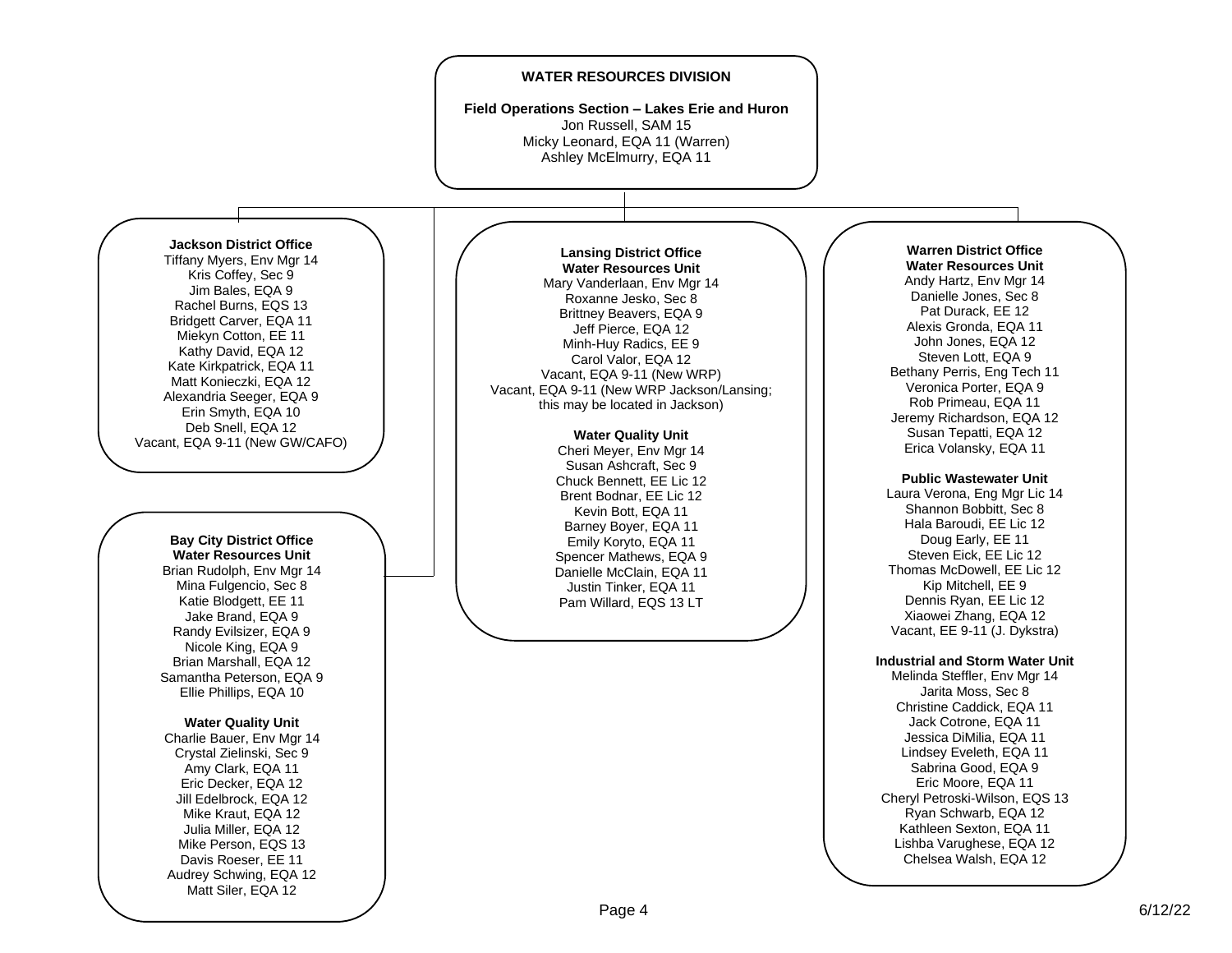## **WATER RESOURCES DIVISION**

**Field Operations Section – Lakes Michigan and Superior** Luis Saldivia, SAM 15



Joseph Haas, Env Mgr 14 Amy Nevison, Sec 9 Sue Conradson, EE Lic 12 (Cadillac) Keenan Cooper, EQA 9 (Cadillac) Josh Crane, EQA 12 (Cadillac) Erin Emington, EQA 9 Keri Kent, EQA 11 Bill Oeming, EQA 10 Scott Rasmusson, EQA 12 Robyn Schmidt, EQA 12 (Cadillac) Dave Schuberg, EQA 9 (Cadillac) Brian Weir, EQA 11 (eff. 6/26/22) Vacant EQA 9-11 (New WRP Cadillac)

## **Kalamazoo District Office**

**Water Resources Unit** Kyle Alexander, Env Mgr 14 Sharon Espinosa, Sec 9 John Bayha, EE Lic 12 Zach Chamberlin, EQA 11 Jason Combs, EQA 12 Michelle DeLong, EQA 12 Christopher Gothberg, EQA 11 Derek Haroldson, EQA 12 Riley Walsh, EQA 11 Blake Winstead, EQA 11

#### **Water Quality Unit**

Jennifer Klang, Env Mgr 14 Deana Mercs, Sec 9 Daniel Burlingame, EQA 9 James Dykstra, EE 10 Ann Gilchrist, EQA 11 Matthew Hanauer, EQA 11 Janelle Hohm, EQA 12 Casey Ludwig, EQA 10 Jeremy Rubio, EQA 11 Terri Shattuck, EQA 12 Marcus Tironi, EE Lic 12 Bruce Washburn, EQS 13

### **Grand Rapids District Office**

**Water Resources Unit** Audrie Kirk, Env Mar 14 Mercedes Alvarado, Sec 9 Bonnie Broadwater, EQA 12 Cory Brown, EQA 12 Abigail Bruinsma, EQA 11 Nancy Cuncannan, EQA 12 John Delehanty, EQA 10 Kristen Fischer, EQA 9 Chad Hipshier, EQA 11 Kelsey Krupp, EQA 11 Jake Patin, EE 11 Abigail Richmond, EQA 11 Lauren Schirtzinger, EQA 11

# **Water Quality Unit**

Mike Worm, Env Mar 14 Lucy Robinson, Sec 9 Christina Bauer, EQA 12 Bonnie Broadwater, EQA 12 Sarah Campbell, EQA 12 Ryan Grant, EQS 13 Shannon Henderson, EE 11 Kurtis Huizenga, EQA 9 Laura Mathews, EQA 12 Derrick Simmons, EQA 12 Leslie Sorensen, EE Lic 12 Amanda St. Amour, EQA 12 Brandie Stefanski, EQA 12 Michelle Storey, EQA 12 Dana Strouse, EQA 12 Chris Veldkamp, EQS 13

## **Marquette District Office**

**Water Resources Unit** Ryan McCone, Env Mgr 14 Stevi Swanson, Sec 8 Cassie Abrams, EQA 9 Jim Caron, EQA 12 (Crystal Falls) Linda Hansen, EE Lic 12 Hunter King, EQA 11 (Houghton) Kayla Knoll, EQA 11 Larissa Schmock, EQA 9 Sean Soucy, EQA 12 Vacant, EQA 9-11 (C. Hares)

## **Water Quality Unit**

Jay Parent, Env Mgr 14 Tina Coluccio, Sec 9 Tom Asmus, EQA 12 Randy Conroy, Geo 12 Mitch Koetje, EQA 12 Scott Richards, EE Lic 12 Lindsey Ringuette, EQA 12

**Cadillac District Office (Surface Water Quality Program)** Brian Jankowski, Env Mgr 14 Sonya Hudson, Sec 9 Donal Brady, EE Lic 12 Justin Bragg, EQA 12 (Gaylord) Barry Christian, EE Lic 12 Claire Handley, EQA 12 Claire Lowe, EQA 11 (Gaylord) Jacob Riley, EQA 12 Teresa Sherwood, EQA 12 (Gaylord) Dave Walters, EE Lic 12 (Gaylord) Vacant, EQA 9-11 (C. Handley)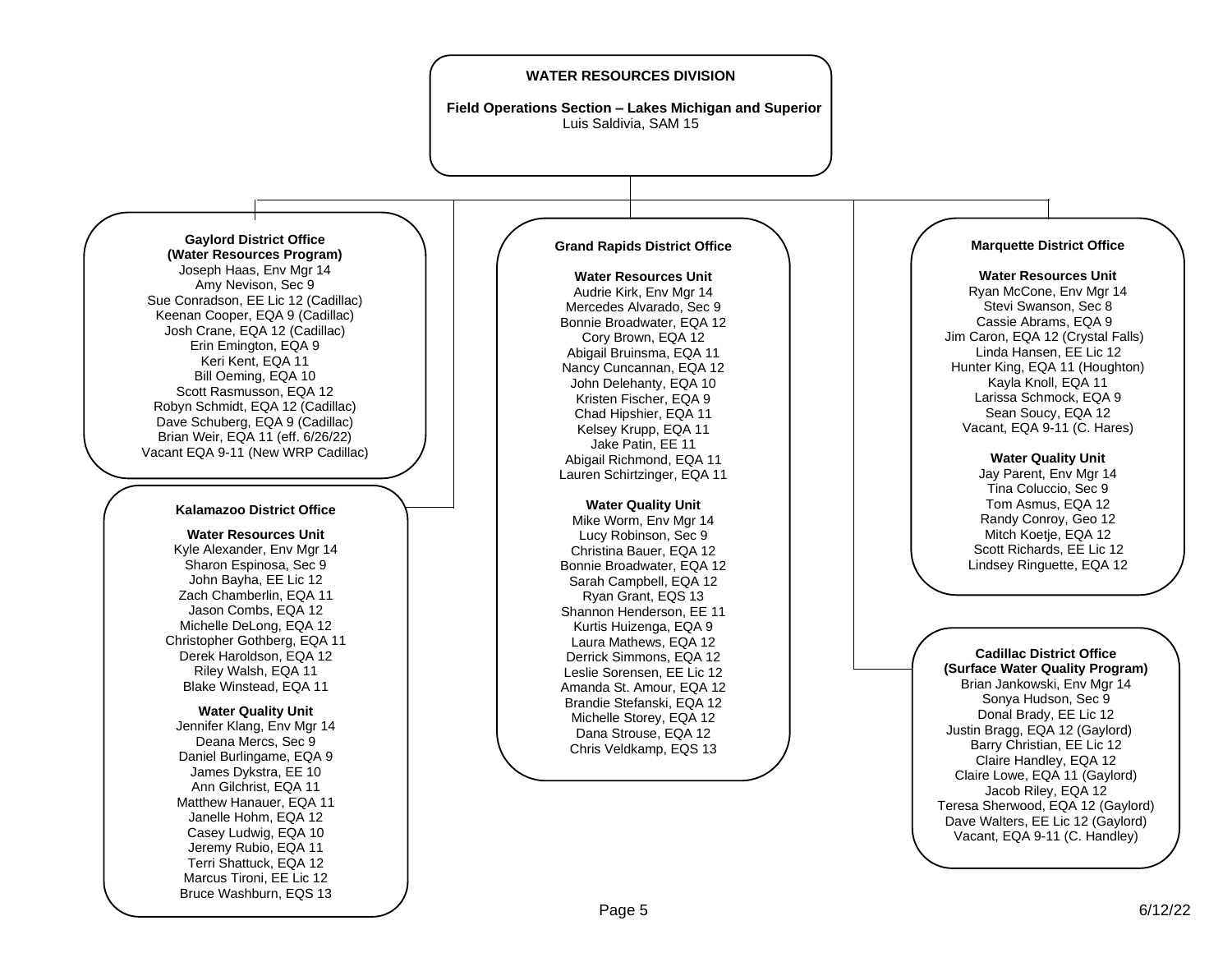